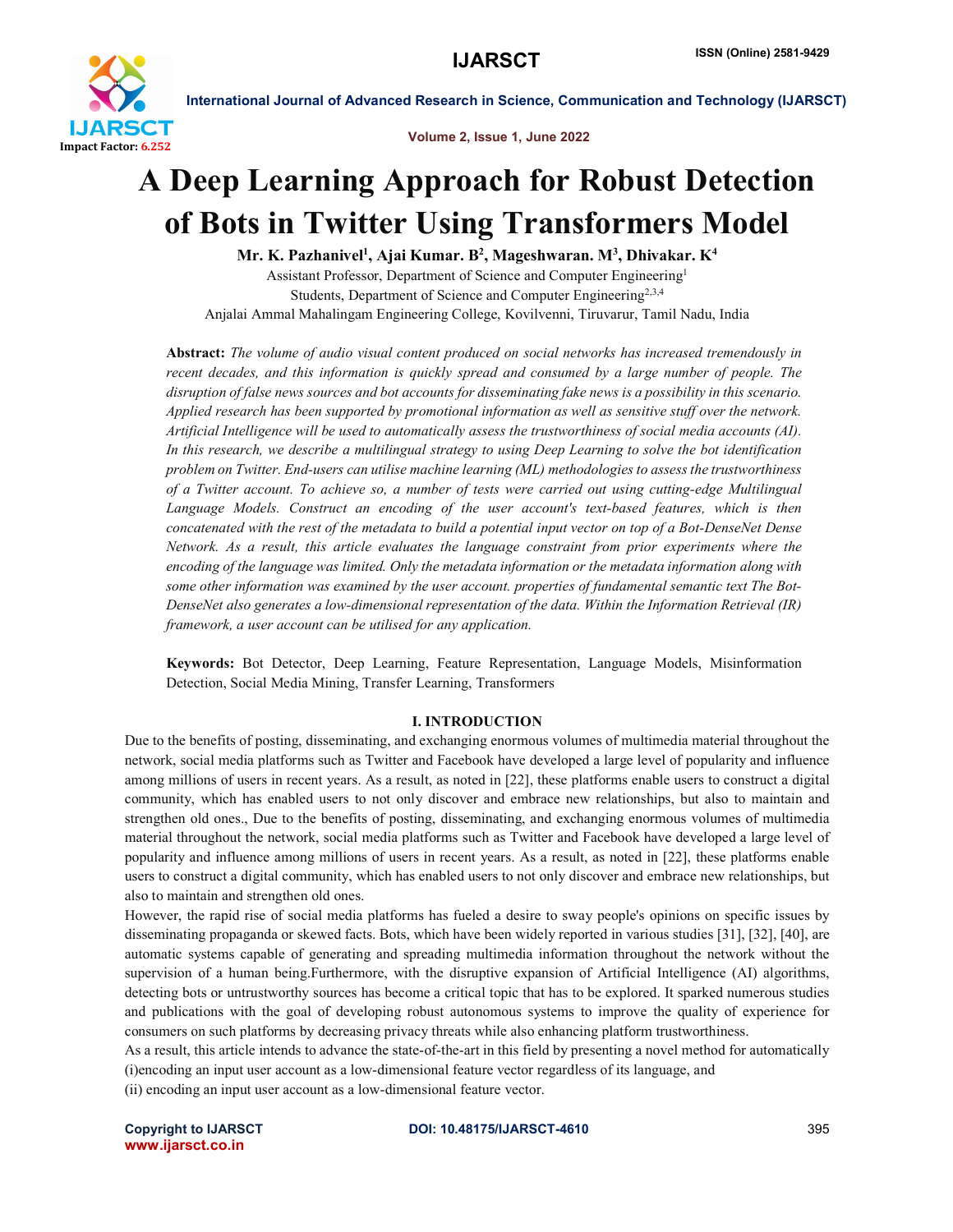

#### Volume 2, Issue 1, June 2022

(iii) creating a low-dimensional embedding that represents the user account's original input encoding vector and can be used for any other Information Retrieval purpose (IR).

### II. LITERATURE REVIEW

Artificial intelligence (AI) techniques such as Deep Learning (DL) and Machine Learning (ML) methods have recently gained popularity and interest in many applied research and industry services related to social media analysis, where sentiment analysis and text classification have been the central focus of these investigations, particularly for search engines and recommender systems.As writers point out in [8,] the essence of sentiment analysis is extracting an aspect term from an input sentence to determine its polarity as positive, neutral, or negative, and it is usually solved as a multiclass classification problem.

Furthermore, sentiment analysis has been widely employed in multiple studies for both reviews and user opinions analysis in online commercial platforms [16], [47], as well as user behaviour mining in social media platforms like Twitter [6, [29], [37], [42].

Furthermore, in the last decade, the continuous growth of social media platforms such as Twitter and Facebook, as well as the widespread dissemination of non-trusted information on them, has sparked applied research to automatically identify these non-trusted sources, which in many cases correspond to non-human or Bot accounts. [9] proposed one of the first studies in this subject, which used a random forest technique to identify bots and non-bots accounts using a manually annotated dataset with roughly 2000 samples using a random forest approach to categorise bots and non-bots accounts. In the year 2016, BotOrNot was proposed in [12] as a tool for automatically detecting bots on Twitter based on similarities between social bot features. This model has sparked further research in the sector, with this service even being used to automatically annotate data from Twitter.

The authors of [11] annotated over 8000 accounts and developed a classifier that obtained a high degree of accuracy for such a large number of examples. Furthermore, [38] presented a technique for detecting Twitter bots using a huge quantity of metadata from the account to conduct the categorization. Several scientific studies, such as [27], [44], [45], have lately included additional annotated samples to support this research, including certain strategies for reaching a higher level of accuracy by selectively picking a selection of training samples that better generalise the problem. [22] uses a languageindependent approach to uncover potential traits that can be used to distinguish between human and bot accounts.After that, the model is trained and verified using over 8000 data distributed in an imbalanced manner, and its accuracy approaches 98 %

Furthermore, writers in [32] suggested a 2D Convolutional Neural Network. Detecting bots from human accounts using a network model based on user-generated material, including gender (male, female).female account) that is bilingual (Spanish and English). The authors of [40] investigate a similar purpose. As major N-Grams, both Word and Character N-Grams are used. To accomplish the classification, you'll need certain features. Recently, a new approach to the problem was proposed. new altmetrics data to be proposed by writers in [5], Investigate social networks, which are analysed and put to use. construct a Graph Convolutional Network (GCN) that achieves. This challenge required above 70% accuracy. Authors, on the other hand,[34] proposed a novel one-class classifier to improve Twitter bot identification without requiring any prior knowledge. concerning them

By the time their trials were completed, most of the aforementioned methodologies were limited due to a lack of significant amounts of annotated data for this specific purpose. This difficulty is also mentioned in [45], thus this research took into account all currently accessible public datasets in order to construct a system that uses the most up-to-date, newest, and relevant state-of-the-art annotated data from Twitter. Furthermore, while many systems leverage both metadata and text-based features from user accounts, the text-based features are either extracted at a lexical level or only cover a few languages, such as Spanish or English.

### III. TRANSFORMERS MODEL FOR USER ACCOUNT ENCODING

As previously stated, our technology is a multilingual approach capable of better identifying suspicious Twitter accounts based on a set of indicators that are independent of the account's language. More specifically, the methodology for developing the entire system can be divided into two stages: I a preprocessing stage in which a multilingual input vector for the user account is generated, and (ii) a final decision system in which patterns in the input vector generated during

www.ijarsct.co.in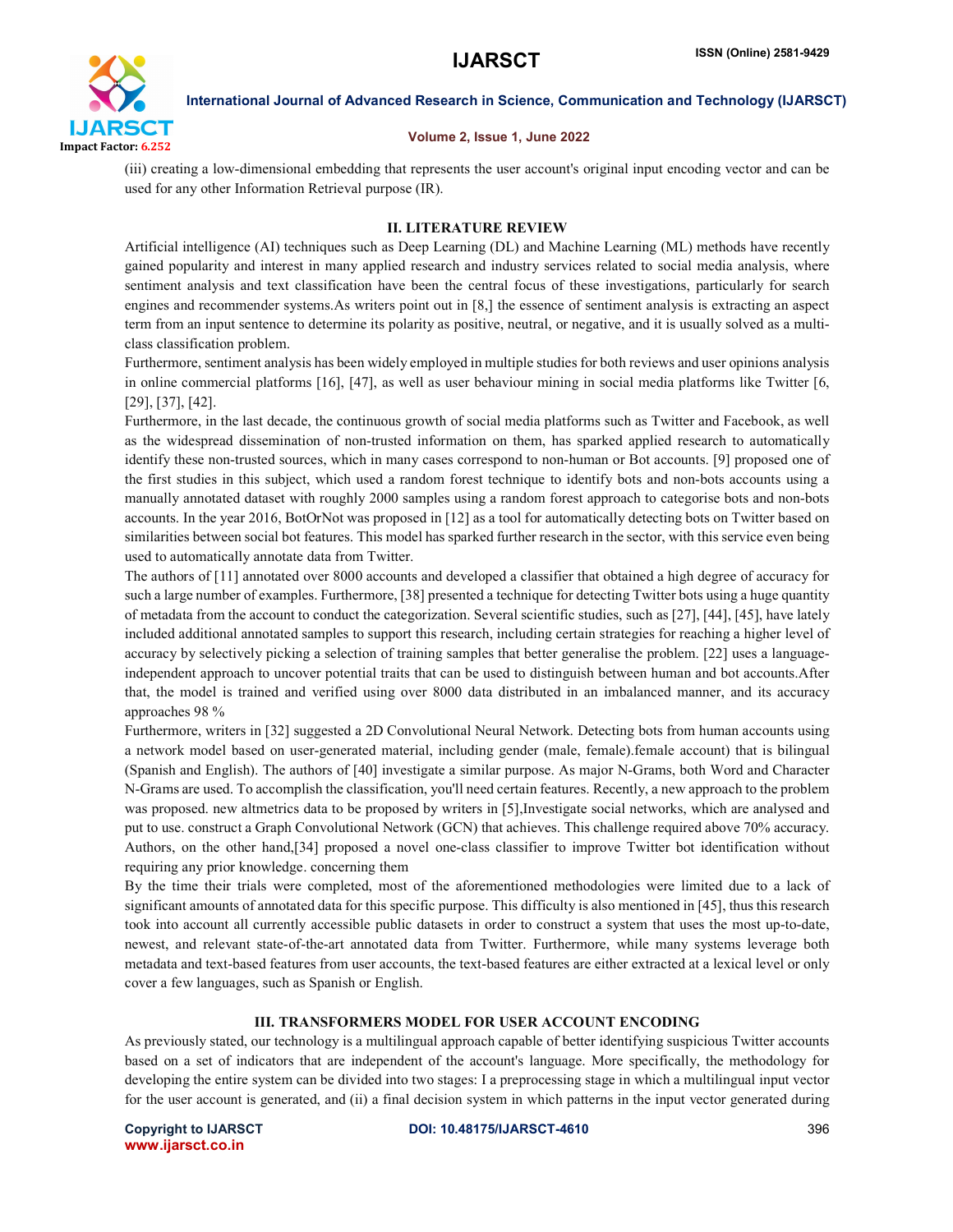

#### Volume 2, Issue 1, June 2022

the first stage are used to determine whether the account has normal or abnormal behaviour. Furthermore, the former procedure is in charge of getting a large number of annotated Twitter accounts in a binary format, with the positive class indicating that the account is a Bot and the negative class indicating that it is a human account. Following that, numerous features from each Twitter account were collected in order to improve some relevant factors, including I level of usage, (ii) level of reach, and (iii) profile data.

 Finally, this first stage culminates in the creation of an input vector including both textual and metadata information for each Twitter account by merging all of the features. Section III-A explains the entire process in order to provide all of the implementation specifics. The latter method, described in Section III-B, is in charge of using Deep Neural Networks to automatically find patterns in the input encoding vector in order to accurately discriminate between bots and human Twitter accounts (DNNs). Furthermore, because of its low-dimensional character, this technique automatically gets a low-dimensional feature representation of the input vector, which may be utilised for any IR purpose in a more efficient manner.

 A first step is required to aggregate various key elements from Twitter accounts in order to create a robust multilingual encoding representation that may be used as potential inputs for classification purposes across DNNs.

The many tools and stages required to meet the objectives of this initial phase of the system are depicted in an exemplary block diagram. More specifically, the Twitter API is used in the first stage to retrieve all of the data from the set of users U. 1 Following that, each account is represented as a vector with two modalities in mind: text-based and metadata features. The former set is fed through a multilingual pre-trained LM model to provide a feature vector representation of the text information, which includes the account's description, username, and language. The final stage is a concatenation of both modalities into a single feature vector x, which encapsulates the information of an input user account.

### IV. PROPOSED SYSTEM

We describe a multilingual method to addressing the bot identification task in Twitter using deep learning (DL) approaches to assist end-users in determining the legitimacy of a particular Twitter account. To do so, a series of experiments were carried out using state-of-the-art Multilingual Language Models to generate an encoding of the user account's text-based features, which were then concatenated with the rest of the metadata to create a potential input vector on top of a Dense Network called Bot-DenseNet.



#### Figure 1: System Architecture of Proposed model





Copyright to IJARSCT **DOI: 10.48175/IJARSCT-4610** 397 www.ijarsct.co.in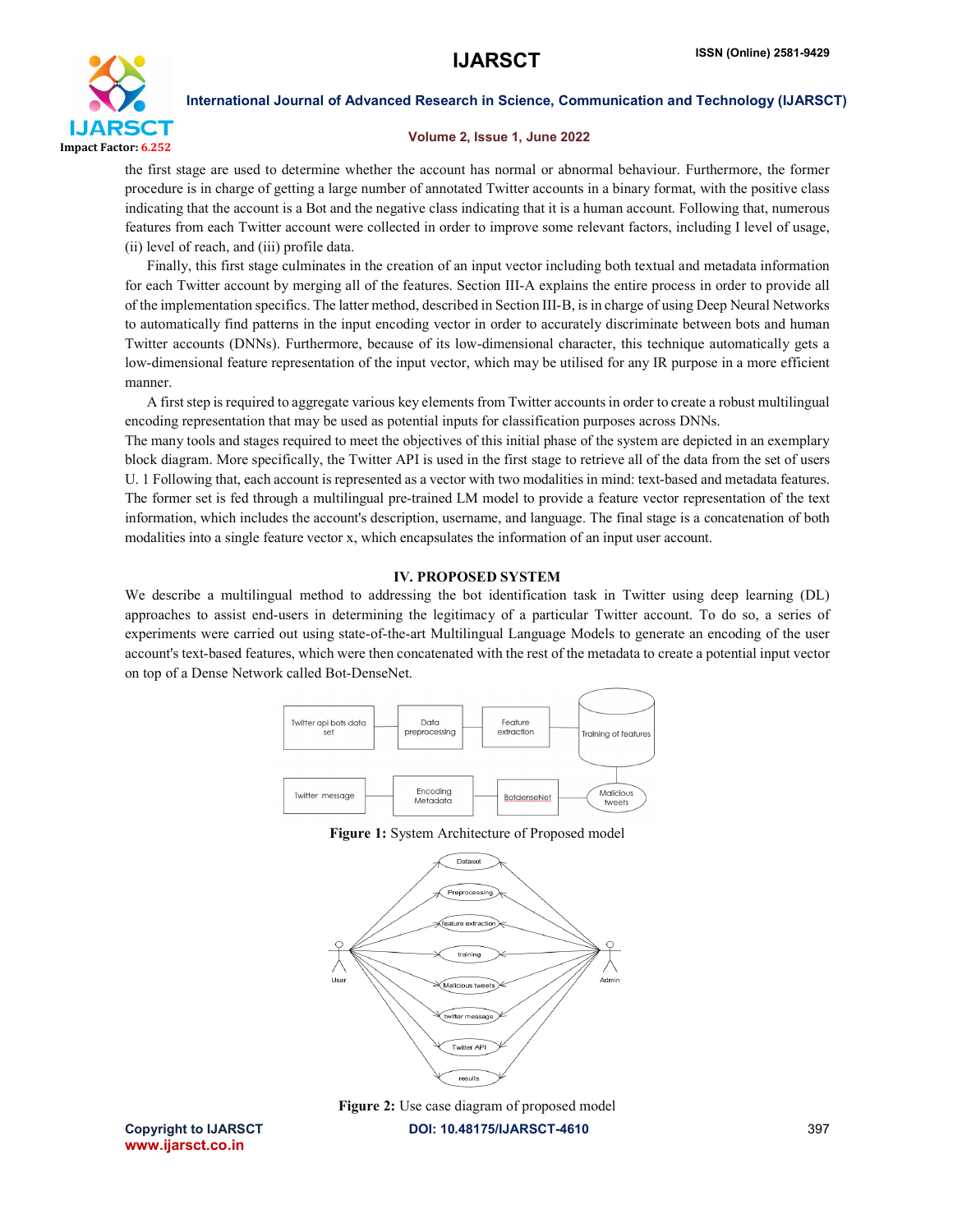

#### Volume 2, Issue 1, June 2022

#### V. MODULE DESCRIPTION

#### Proposed System Modules

- Dataset Collection
- Pre-processing
- Feature Extraction
- Training

#### 5.1 Dataset Collection

 There are several public datasets that address the bot identification problem from a binary classification perspective. Furthermore, some of these datasets were previously used to train and evaluate the [12] Botometer (formerly BotOrNot) service. However, as noted by the authors in [7], [28], the production of bot accounts fluctuates over time, and some of the given accounts have already been suspended by Twitter However, due to Twitter's policy restrictions, the datasets only contain the identification of the Twitter account and no other significant information. As a result, an extra data crawling procedure using the Twitter API is used to collect more information about the available accounts for the research. The following information is gathered, as stated in Section III:

- Popularity metrics include the total number of friends and followers, as well as the total number of likes and comments.
- Activity variables include: account age, average tweets per day, tweets & favourites counts, and account creation date.
- Screen name, description, language, location, verified indication, and default profile indicator are all features of the profile information.

The final complete dataset consists of 37438 Twitter accounts, 25013 of which were identified as human after crawling and preprocessing the data. accounts and the remaining 12425 are bots.

#### 5.2 Data Pre-processing

The development of a user encoding vector based on the aforementioned collection is a critical aspect of this first stage. a set of features that will be used as input into the proposed deep learning model The proposed solutions in prior relevant works [7], [12], [13], [20] had two fundamental constraints: 1) they used metadata-oriented approaches to extract textbased features at a semantic level in terms of Natural Language Processing, or 2) they used more complex NLP procedures based on N-grams or DL solutions, but only supported a restricted number of languages while completing the analysis.Our method, on the other hand, addresses the aforementioned constraints by combining important metadata characteristics with sophisticated models capable of converting text-based features into vectors regardless of the input text's language.

A specific user account is represented as  $ui = [u \tImes 1]$  when given an input set of Users U = u1, u2,..., um. I = 1,..., m, where u t I denotes the text-based feature vector and u z I is the metadata-based feature vector. Our proposed method uses a mapping function f (u) to create a new set of Users U = u 1, u 2,..., u m, where u I = f (ui) = g(u t I)  $\|$  h(u z I).

We use the symbol  $\parallel$  to express a concatenation operation between these two vectors in this situation. The system only considers information originating from the same target object, which is why a concatenation layer is used at the end of this process:

the account of the user Other widely used Collaborative Recommender System alternatives, such as computing the outer product [19], were not considered for this approach because, in those scenarios, the information from the embeddings comes from two different sources: Users and Items, and the goal of the outer product is to catch similarities and discrepancies between these two sets.

#### 5.3 Feature Extraction

A specific function  $g(u)$  is required for the production of the text-based vector from an input user account ui. Various state-of-the-art sentence-level encoders from various NLP frameworks were researched and explored. The Flair framework [2] was used to combine state-of-the-art Word Embeddings (WE) with Transformers [39], [43] for extracting strong document embeddings from text-based characteristics. In this work, the following main families of embeddings

www.ijarsct.co.in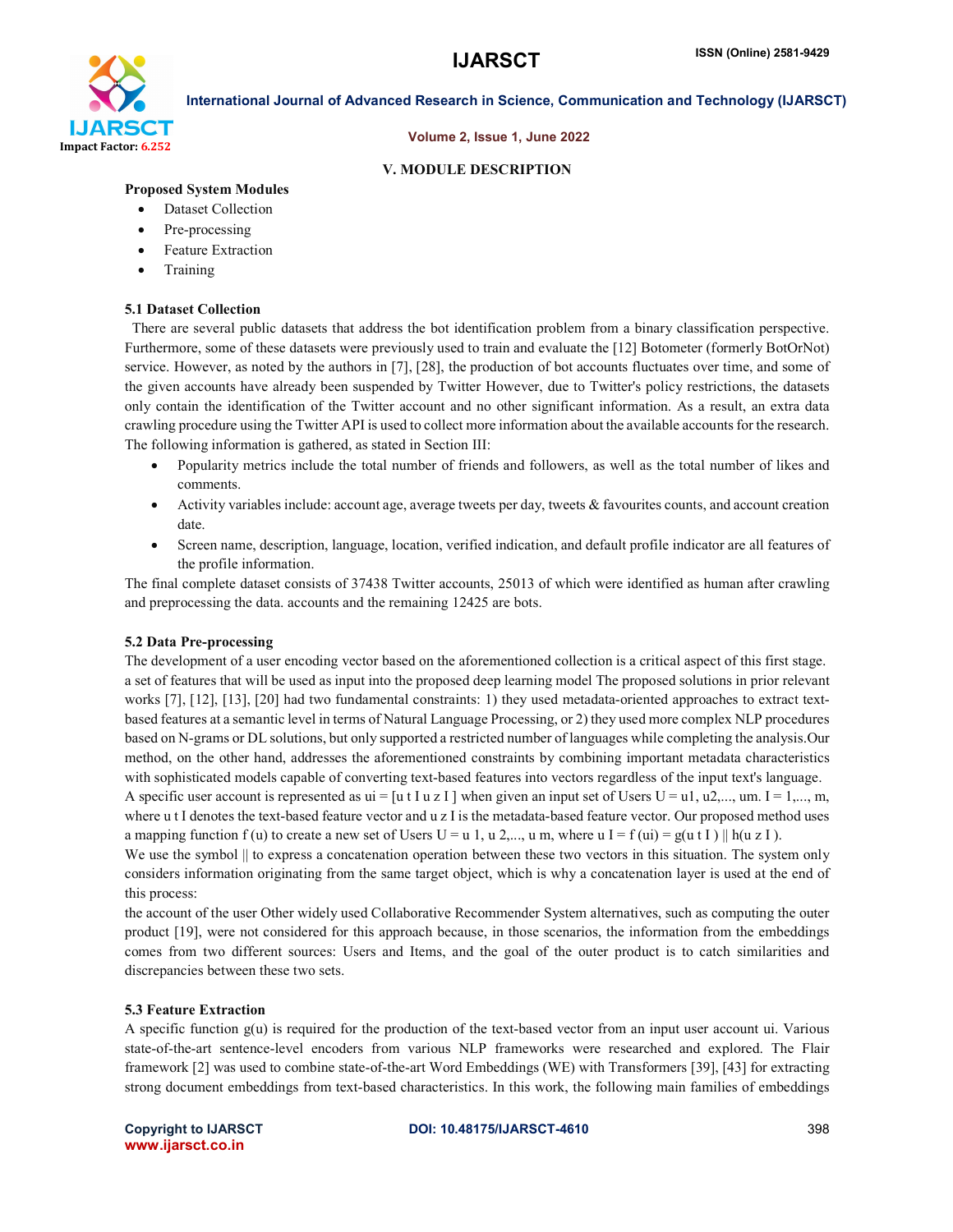

#### Volume 2, Issue 1, June 2022

were used. I Contextual string embeddings [3], which are taught without having any explicit concept of words, and so model words as sequences of characters. Furthermore, the context of words is provided by the surrounding text.

[1] describes the JW300 Dataset, which was used to train the employed model. Multi-forward and multi-backward embeddings are used in this investigation. Their outputs have a 2048-dimensional dimension.

[14] conceived and developed BERT (Bidirectional Encoder Representations from Transformers) embeddings, which are based on a bidirectional encoder. [39], [43] are examples of transformer architecture. The so-called bert-basemultilingual-cased was used in this investigation.

(iii) RoBERTa, an adaptive variation of the BERT embedding whose purpose is to increase performance in longer sequences or when large amounts of data are present, as suggested by [41]. We used the so-called roberta-large-mnli pretrained model in this situation

Furthermore, several experiments involving three different solutions were carried out. The first method is based on employing one or more stacked embeddings, similar to the method provided by [25], to encode all text-based information from the user account at a sentence-level representation. Following that, a document-level representation is calculated using a Pooling model, which takes the average of all the stacked sentence-level embeddings.

The second method involves training a recurrent network with a Long Short-Term Memory (LSTM) across all of the word embeddings required to construct the sentence-level encoding. Finally, the document-level embedding is produced directly using an intermediary layer from a pre-trained Transformer model. Additionally, the multilingual BERT transformer pre-trained model BERT-base-multilingual-cased as well as the RoBERTa pre-trained model robertalargemnli were used. The former provides a 768-dimensional embedded vector, while the latter produces a 1024 dimensional embedded representation. The official Hugging Face repository has all of the details on the aforementioned pre-trained models.

#### 5.4 Training

The goal of these experiments is to discover the best text embedding to layer on top of the Bot-DenseNet, together with the remaining metadata feature vector, in order to determine the best decision boundaries for downstream tasks like the one described in this paper.

Summarises the results acquired throughout the training and validation steps for all potential input feature vectors. Because the dataset is unbalanced, the F1-score metric plays a critical role in the system's evaluation in order to objectively measure the success of recognising bots in a social network like Twitter, where only a small percentage of total accounts correspond to the bot category as defined inprior research [7], [27], and [34]. The F1-score was computed using both the recall and the precision at this specific epoch because the model is trained utilising an Early-Stopping callback to terminate the process in the epoch when the loss function in the validation set is no longer lowering. In addition, each row specifies the pre-trained LM used (Flair, BERT, RoBERTa, and so on), as well as the method used to construct the final input user encoding (through Pooling, bidirectional LSTM, or directly the embedding derived from an intermediate layer of the Transformer model). Table 3 shows that when the text embeddings are combined directly, the outcomes are as follows:

The proposed model Bot-DenseNet achieves higher performance in terms of F1-score in both the training and validation sets, thanks to metadata characteristics collected from intermediary levels of the Transformers. When employing Pooling or LSTMs to generate the final text embeddings, on the other hand, the F1-score metric in the training phase is greater than in the validation phase, indicating that the model is overfitting. As a result, the system's performance when analysing unseen observations in future forecasts may suffer as a result of this problem.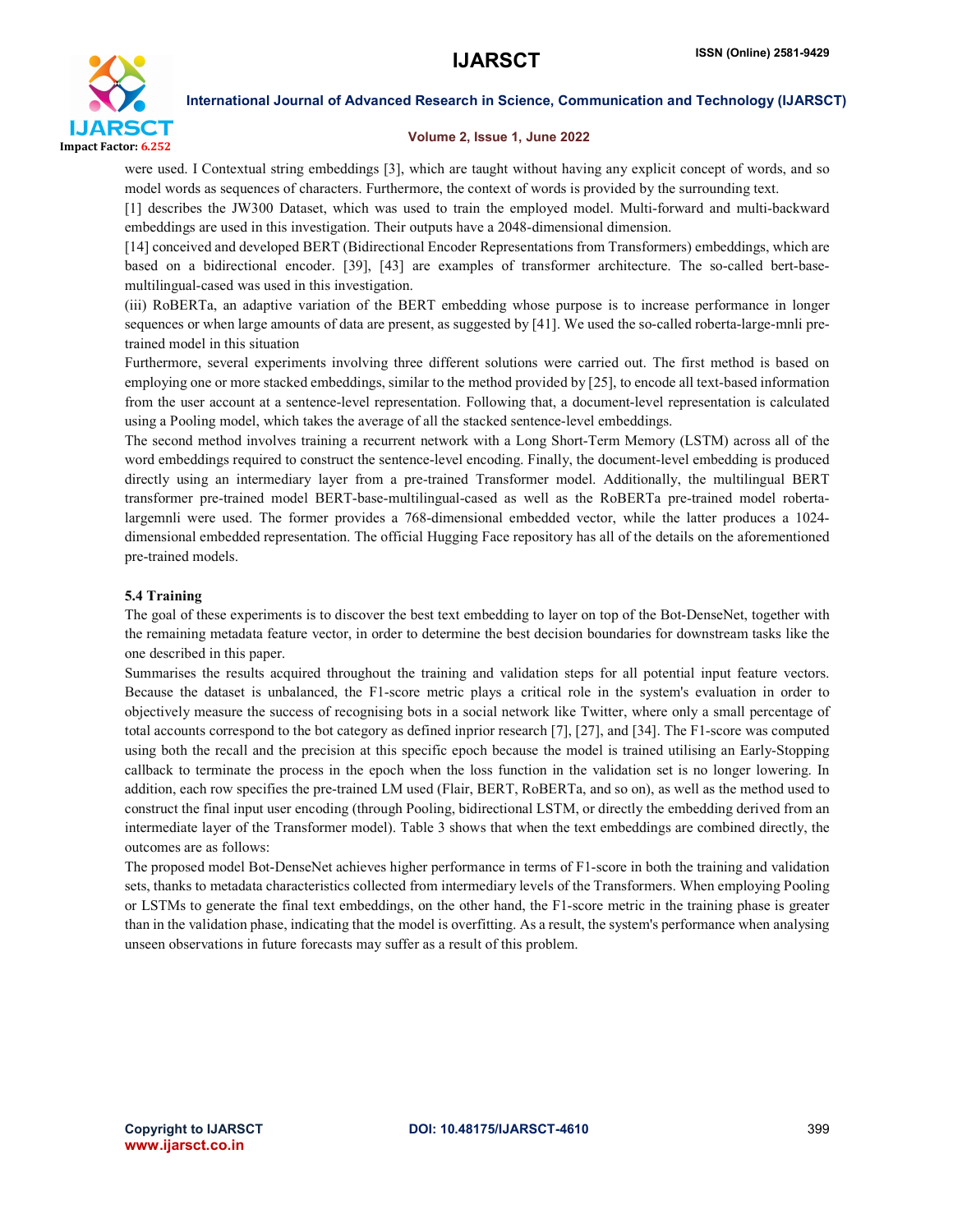



## VI. OUTPUT BY THE PROPOSED SYSTEM

Volume 2, Issue 1, June 2022

#### VII. RESULT

One of the main goals of this paper is to analyse different input feature vectors based on Transformers, as well as other unique ways to assess the performance of the same DNN model, using an ablation study. Furthermore, the DL architecture was trained using supervised learning and a binary classification, with the Positive class referring to Bots and the Negative class referring to Human accounts. metric as the main measurement of the system's Due to the dataset's unbalanced constraint, two primary actions have been taken: I the F1-score metric as the major measurement of the system's performance because it balances both classes, as revised in [26]; (ii) the F1-score performance because it balances both classes during the training and evaluation of the system.

The precision and recall metrics are combined into a single value, giving more accurate information about the model's ability to recognise both Positive and Negative classes than the traditional accuracy statistic.

#### VIII. CONCLUSION

A robust approach for detecting Bots in Twitter accounts is discussed in this paper. Transfer learning approaches have been used in this study to extract compact multilingual representations of text-based attributes linked with user accounts using powerful state-of-the-art NLP models such as Transformers. Several restrictions linked to processing text-based features to improve the input feature vector from multiple languages were minimised as a result of this. Furthermore, a final classifier termed Bot-DenseNet was trained and verified using a huge collection of samples gathered via the Twitter API by combining text encodings with extra metadata on top of a dense-based neural network. To acquire a single vector indicating the text-based properties of the user account, multiple tests were undertaken utilising various combinations of Word Embeddings, document embeddings (Pooling and LSTMs), and Transformers. Following that, a detailed comparison of the proposed classifier's performance when using these approaches of Language Models as input has been presented in order to determine which input vector provides the best result in terms of performance simplicity in the generation of decision boundaries and feasibility.

www.ijarsct.co.in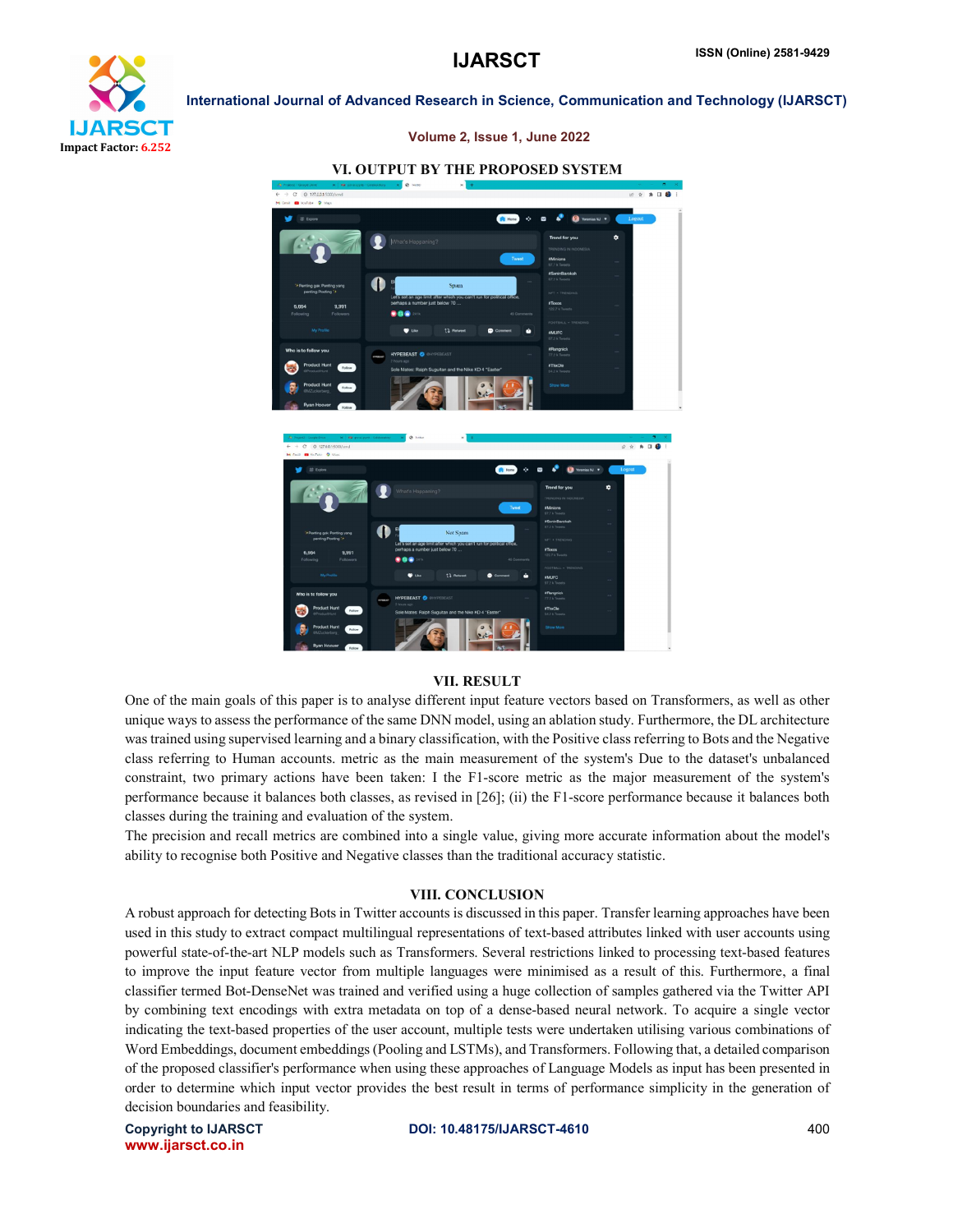

#### Volume 2, Issue 1, June 2022

#### **REFERENCES**

- [1]. Ž. Agić and I. Vulić, ''JW300: A wide-coverage parallel corpus for lowresource languages,'' in Proc. 57th Annu. Meeting Assoc. Comput. Linguistics. Florence, Italy: Association for Computational Linguistics, Jul. 2019, pp. 3204–3210.
- [2]. A. Akbik, T. Bergmann, D. Blythe, K. Rasul, S. Schweter, and A. Vollgraf, ''FLAIR: An easy-to-use framework for state-of-the-art NLP,'' in Proc. Conf. North Amer. Chapter Assoc. Comput. Linguistics, Demonstrations, 2019, pp. 54–59.
- [3]. A. Akbik, D. Blythe, and R. Vollgraf, ''Contextual string embeddings for sequence labeling,'' in Proc. 27th Int. Conf. Comput. Linguistics, 2018, pp. 1638–1649.
- [4]. A. S. M. Alharbi and E. de Doncker, ''Twitter sentiment analysis with a deep neural network: An enhanced approach using user behavioral information,'' Cogn. Syst. Res., vol. 54, pp. 50–61, May 2019.
- [5]. N. R. Aljohani, A. Fayoumi, and S.-U. Hassan, ''Bot prediction on social networks of Twitter in altmetrics using deep graph convolutional networks,'' Soft Comput., vol. 24, pp. 11109–11120, Jan. 2020.
- [6]. M. Arora and V. Kansal, ''Character level embedding with deep convolutional neural network for text normalization of unstructured data for Twitter sentiment analysis,'' Social Netw. Anal. Mining, vol. 9, no. 1, p. 12, Dec. 2019.
- [7]. A. Balestrucci, R. De Nicola, O. Inverso, and C. Trubiani, ''Identification of credulous users on Twitter,'' in Proc. 34th ACM/SIGAPP Symp. Appl. Comput., Apr. 2019, pp. 2096–2103.
- [8]. A. Bhoi and S. Joshi, ''Various approaches to aspect-based sentiment analysis,'' 2018, arXiv:1805.01984. [Online]. Available: http://arxiv. org/abs/1805.01984
- [9]. Z. Chu, S. Gianvecchio, H. Wang, and S. Jajodia, ''Detecting automation of Twitter accounts: Are you a human, bot, or cyborg?'' IEEE Trans. Depend. Sec. Comput., vol. 9, no. 6, pp. 811–824, Nov./Dec. 2012.
- [10]. T. Cooijmans, N. Ballas, C. Laurent, Ç. Gülçehre, and A. Courville, ''Recurrent batch normalization,'' 2016, arXiv:1603.09025. [Online]. Available: http://arxiv.org/abs/1603.09025
- [11]. S. Cresci, R. Di Pietro, M. Petrocchi, A. Spognardi, and M. Tesconi, ''The paradigm-shift of social spambots: Evidence, theories, and tools for the arms race,'' in Proc. 26th Int. Conf. World Wide Web Companion, 2017, pp. 963–972.
- [12]. C. A. Davis, O. Varol, E. Ferrara, A. Flammini, and F. Menczer, ''BotOrNot: A system to evaluate social bots,'' in Proc. 25th Int. Conf. Companion World Wide, 2016, pp. 273–274.
- [13]. A. Davoudi, A. Z. Klein, A. Sarker, and G. Gonzalez-Hernandez, ''Towards automatic bot detection in twitter for health-related tasks,'' AMIA Summits Transl. Sci. Proc., vol. 2020, p. 136, May 2020.
- [14]. J. Devlin, M.-W. Chang, K. Lee, and K. Toutanova, ''BERT: Pre-training of deep bidirectional transformers for language understanding,'' 2018, arXiv:1810.04805. [Online]. Available: http://arxiv.org/abs/1810.04805
- [15]. J. Diesner, E. Ferrari, and G. Xu, in Proc. IEEE/ACM Int. Conf. Adv. Social Netw. Anal. Mining. Sydney, NSW, Australia: ACM, Aug. 2017. [Online]. Available: https://dblp.org/rec/bib/conf/asunam/2017, doi: 10.1145/3110025.
- [16]. C. D. Santos and M. Gatti, ''Deep convolutional neural networks for sentiment analysis of short texts,'' in Proc. 25th Int. Conf. Comput. Linguistics (COLING), 2014, pp. 69–78.
- [17]. L. Floridi and M. Chiriatti, ''GPT-3: Its nature, scope, limits, and consequences,'' Minds Mach., vol. 30, pp. 681–694, Nov. 2020.
- [18]. R. Gao, F. Liu, J. Zhang, B. Han, T. Liu, G. Niu, and M. Sugiyama, ''Maximum mean discrepancy is aware of adversarial attacks,'' 2020, arXiv:2010.11415. [Online]. Available: http://arxiv.org/abs/2010.11415
- [19]. X. He, X. Du, X. Wang, F. Tian, J. Tang, and T.-S. Chua, ''Outer productbased neural collaborative filtering,'' 2018, arXiv:1808.03912. [Online]. Available: http://arxiv.org/abs/1808.03912
- [20]. J. Im, E. Chandrasekharan, J. Sargent, P. Lighthammer, T. Denby, A. Bhargava, L. Hemphill, D. Jurgens, and E. Gilbert, ''Still out there: Modeling and identifying Russian troll accounts on Twitter,'' in Proc. 12th ACM Conf. Web Sci., Jul. 2020, pp. 1–10.
- [21]. S. Ioffe and C. Szegedy, ''Batch normalization: Accelerating deep network training by reducing internal covariate shift,'' 2015, arXiv:1502.03167. [Online]. Available: http://arxiv.org/abs/1502.03167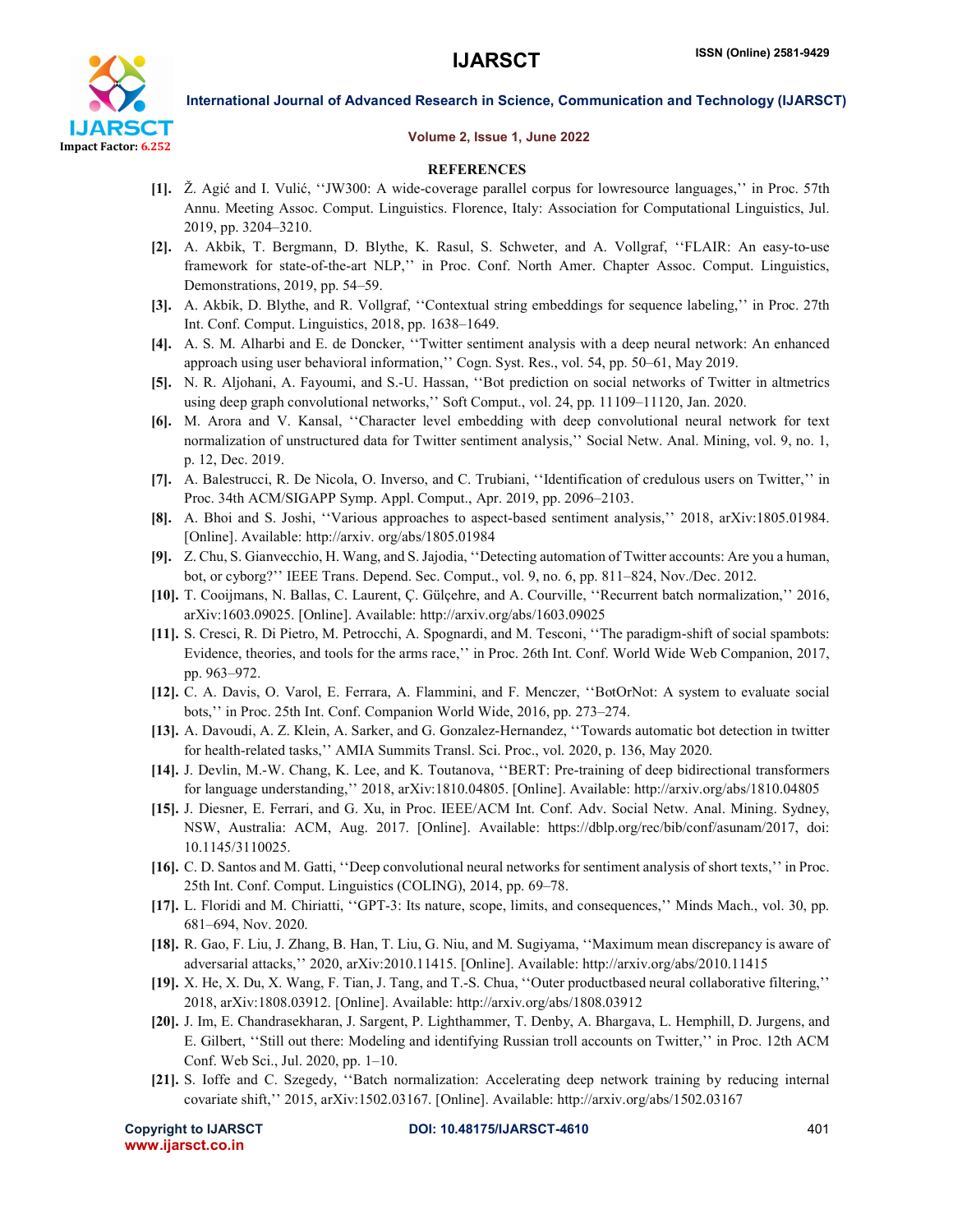

#### Volume 2, Issue 1, June 2022

- [22]. J. Knauth, ''Language-agnostic Twitter-bot detection,'' in Proc. Int. Conf. Recent Adv. Natural Lang. Process. (RANLP), 2019, pp. 550–558.
- [23]. Z. Lin, S. Mu, F. Huang, K. A. Mateen, M. Wang, W. Gao, and J. Jia, ''A unified matrix-based convolutional neural network for finegrained image classification of wheat leaf diseases,'' IEEE Access, vol. 7, pp. 11570– 11590, 2019.
- [24]. F. Liu, W. Xu, J. Lu, G. Zhang, A. Gretton, and D. J. Sutherland, ''Learning deep Kernels for non-parametric two-sample tests,'' 2020, arXiv:2002.09116. [Online]. Available: http://arxiv.org/abs/2002.09116
- [25]. Y. Liu, P. Dmitriev, Y. Huang, A. Brooks, and L. Dong, ''An evaluation of transfer learning for classifying sales engagement emails at large scale,'' 2019, arXiv:1905.01971. [Online]. Available: http://arxiv. org/abs/1905.01971
- [26]. P. Lynn, ''The advantage and disadvantage of implicitly stratified sampling,'' Methods, Data, Analyses, vol. 13, no. 2, p. 14, 2019.
- [27]. M. Mazza, S. Cresci, M. Avvenuti, W. Quattrociocchi, and M. Tesconi, ''RTbust: Exploiting temporal patterns for botnet detection on Twitter,'' in Proc. 10th ACM Conf. Web Sci., 2019, pp. 183–192.
- [28]. A. Minnich, N. Chavoshi, D. Koutra, and A. Mueen, ''BotWalk: Efficient adaptive exploration of Twitter bot networks,'' in Proc. IEEE/ACM Int. Conf. Adv. Social Netw. Anal. Mining, Jul. 2017, pp. 467–474.
- [29]. U. Naseem, I. Razzak, K. Musial, and M. Imran, ''Transformer based deep intelligent contextual embedding for Twitter sentiment analysis,'' Future Gener. Comput. Syst., vol. 113, pp. 58–69, Dec. 2020.
- [30]. M. Orliński and N. Jankowski, ''Fast t-SNE algorithm with forest of balanced LSH trees and hybrid computation of repulsive forces,'' Knowl.- Based Syst., vol. 206, Oct. 2020, Art. no. 106318.
- [31]. J. Pizarro, ''Using N-grams to detect bots on Twitter,'' in Proc. CLEF, Working Notes, 2019, pp. 1–10.
- [32]. M. Polignano, M. G. de Pinto, P. Lops, and G. Semeraro, ''Identification of bot accounts in Twitter using 2D CNNs on user-generated contents,'' in Proc. CLEF, Working Notes, 2019, pp. 1–11.
- [33]. C. Raffel, N. Shazeer, A. Roberts, K. Lee, S. Narang, M. Matena, Y. Zhou, W. Li, and P. J. Liu, ''Exploring the limits of transfer learning with a unified text-to-text transformer,'' J. Mach. Learn. Res., vol. 21, no. 140, pp. 1–67, 2020.
- [34]. J. Rodríguez-Ruiz, J. I. Mata-Sánchez, R. Monroy, O. Loyola-González, and A. López-Cuevas, ''A one-class classification approach for bot detection on Twitter,'' Comput. Secur., vol. 91, Apr. 2020, Art. no. 101715.
- [35]. K. Shuang, H. Guo, Z. Zhang, J. Loo, and S. Su, ''A word-building method based on neural network for text classification,'' J. Exp. Theor. Artif. Intell., vol. 31, no. 3, pp. 455–474, May 2019.
- [36]. N. Srivastava, G. Hinton, A. Krizhevsky, I. Sutskever, and R. Salakhutdinov, ''Dropout: A simple way to prevent neural networks from overfitting,'' J. Mach. Learn. Res., vol. 15, no. 1, pp. 1929–1958, 2014.
- [37]. D. Stojanovski, G. Strezoski, G. Madjarov, and I. Dimitrovski, ''Twitter sentiment analysis using deep convolutional neural network,'' in Proc. Int. Conf. Hybrid Artif. Intell. Syst. Springer, 2015, pp. 726–737. [Online]. Available: https://scholar.googleusercontent. com/scholar.bib?q=info:HnIU7VyTzLUJ:scholar. google.com/& output= citation&scisdr=CgXc4k0kELTt-pJoVlM:AAGBfm0AAAAAYGxtTlO0 qf0SoEojztY ZqYNU1uzAmqAp&sci sig=AAGBfm0AAAAAYGxtTlfX vsJzQ3eCFjVQwVDi0pipTQma&scisf=4&ct=cit ation&cd=-1&hl=es
- [38]. O. Varol, E. Ferrara, C. A. Davis, F. Menczer, and A. Flammini, ''Online human-bot interactions: Detection, estimation, and characterization,'' 2017, arXiv:1703.03107. [Online]. Available: http://arxiv. org/abs/1703.0310
- [39]. A. Vaswani, N. Shazeer, N. Parmar, J. Uszkoreit, L. Jones, A. N. Gomez, Ł. Kaiser, and I. Polosukhin, ''Attention is all you need,'' in Proc. Adv. Neural Inf. Process. Syst., 2017, pp. 5998–6008.
- [40]. I. Vogel and P. Jiang, ''Bot and gender identification in Twitter using word and character N-grams,'' in Proc. CLEF, Working Notes, 2019, pp. 1–9.
- [41]. B. Wang and C.-C. J. Kuo, ''SBERT-WK: A sentence embedding method by dissecting bert-based word models,'' 2020, arXiv:2002.06652. [Online]. Available: http://arxiv.org/abs/2002.06652
- [42]. L Wang, J. Niu, and S. Yu, ''SentiDiff: Combining textual information and sentiment diffusion patterns for Twitter sentiment analysis,'' IEEE Trans. Knowl. Data Eng., vol. 32, no. 10, pp. 2026–2039, Oct. 2020.